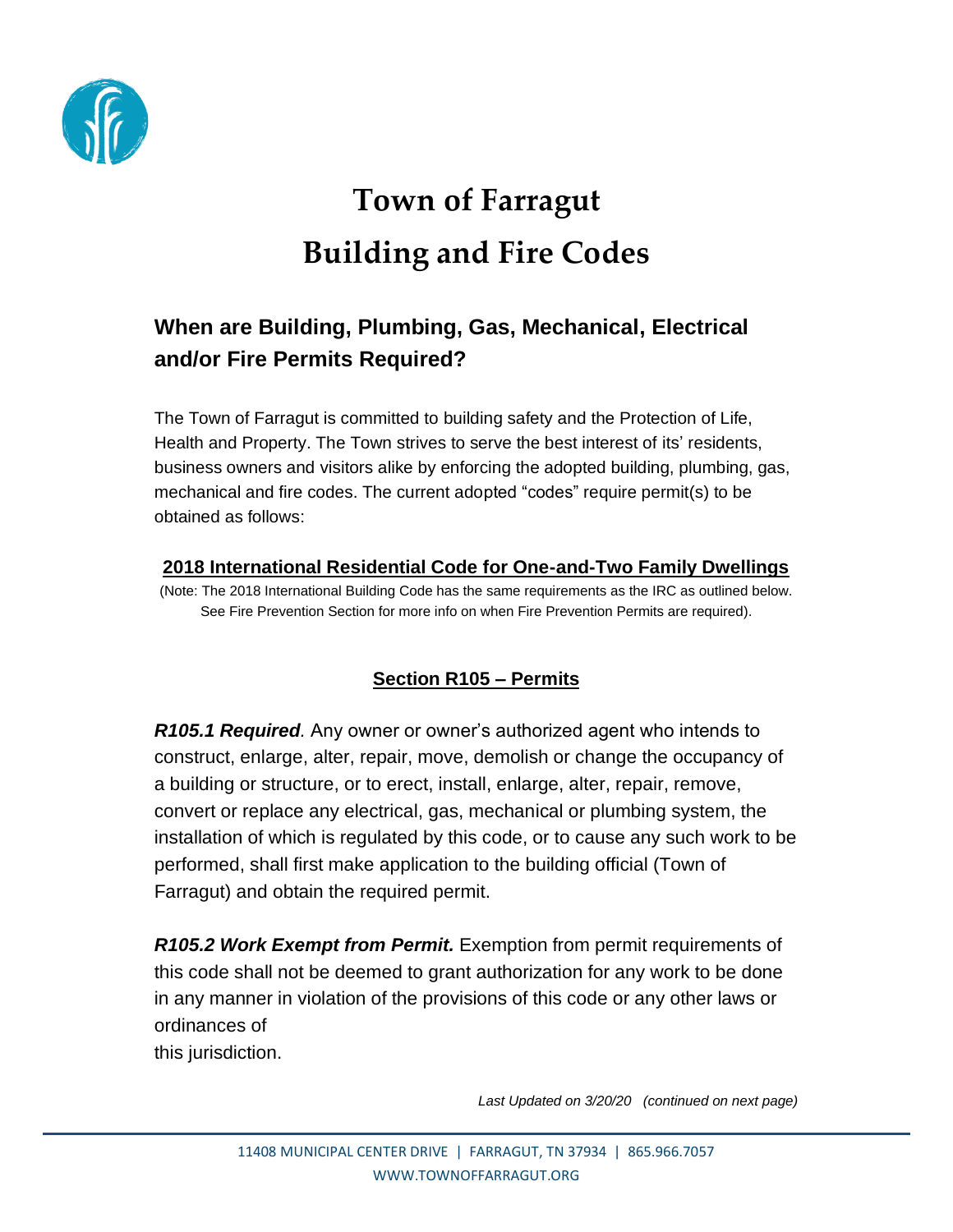

## *Permits "shall not" be required for the following:*

#### **Building:** *(No Permit Required for:)*

- 1. \*One-story detached accessory structures, provided that the floor area does not exceed 200 square feet
- 2. \*Fences not over 7 feet high.
- 3. \*Retaining walls that are not over 4 feet in height measured from the bottom of the footing to the top of the wall, unless supporting a sur-charge.
- 4. Water tanks supported directly upon grade if the capacity does not exceed 5,000 gallons and the ratio of height to diameter or width does not exceed 2 to 1.
- 5. \*Sidewalks and driveways.
- 6. Painting, papering, tiling, carpeting, cabinets, counter tops and similar finish work.
- 7. \*Prefabricated swimming pools that are less than 24 inches deep.
- 8. Swings and other playground equipment.
- 9. Window awnings supported by an exterior wall that do not project more 54 inches from the exterior wall and do not require additional support.
- 10. \*Decks not exceeding 200 square feet area, that are not more than 30 inches above grade at any point, are not attached to a dwelling and do not serve the exit door required by Section R311.4.

*\*although building permits are not required, please check with the Town of Farragut Planning Division for any applicable zoning related permits or requirements.*

*IMPORTANT: Please Note:* All deck repairs, renovations, adding to, tearing down and rebuilding, etc. require a building permit and any existing portion or portions thereof must be brought into compliance with the current codes and standards. If this cannot be achieved, partial or even full replacement of the deck could be required.

#### **Gas:** *(No Permit Required for:)*

- 1. One Portable heating, cooking or clothes drying appliances.
- 2. Replacement of any minor part that does not alter approval of equipment or make such equipment unsafe.
- 3. Portable-fuel-cell appliances that are not connected to a fixed piping system and are not interconnected to a power grid.

*(continued on next page)*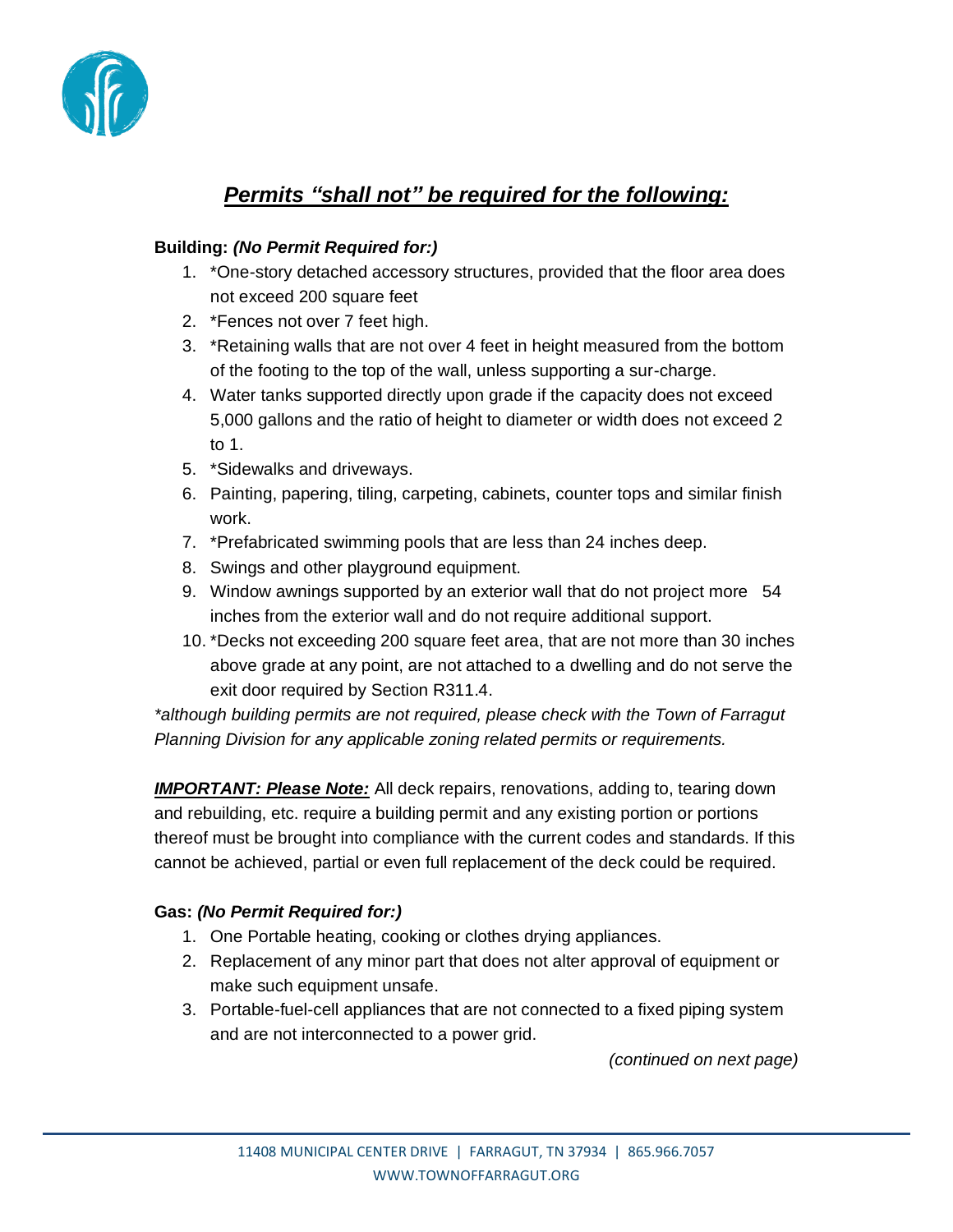

*IMPORTANT: Please Note:* All gas piping alterations, additions, and/or new installations must be permitted and inspected by The Town of Farragut. If any gas appliance such as a Fireplace, Firepit, Water Heater, Furnace, Cooktop, Range, Clothes Dryer, etc. are installed, replaced, altered, etc., a permit and inspections through the Town of Farragut is required for the gas piping system connected to the appliances.

#### **Mechanical:** *(No Permit Required for:)*

- 1. Portable heating appliances.
- 2. Portable ventilation appliances.
- 3. Portable cooling units.
- 4. Steam, hot- or chilled-water piping within any heating or cooling equipment regulated by this code.
- 5. Replacement of any minor part that does not alter approval of equipment or make such equipment unsafe.
- 6. Portable evaporative coolers.
- 7. Self-contained refrigeration systems containing 10 pounds or less of refrigerant or that are actuated by motors of 1 horsepower or less.
- 8. Portable-fuel-cell appliances that are not connected to a fixed piping system and are not interconnected to a power grid.

*IMPORTANT: Please Note:* All mechanical, ventilation and duct systems that are altered, replaced and/or new installations must be permitted and inspected by the Town of Farragut.

If any mechanical appliance such as a Fireplace, Water Heater, Furnace, Cooktop, Range, Clothes Dryer, Kitchen Hood, etc. are installed, replaced, altered, etc., a permit and inspections through the Town of Farragut are required. This includes changing out HVAC systems, changing out or installing new Hot Water Heaters, Indoor or Outdoor Fireplaces, changing out or installing new Cooktops and Kitchen Hoods, etc.

#### **Plumbing:** *(No Permit Required for:)*

1. The stopping of leaks in drains, water, soil, waste or vent pipe; provided, however, that if any concealed trap, drainpipe, water, soil, waste or vent pipe becomes defective and it becomes necessary to remove and replace the same with new material, such work shall be considered as new work and a permit shall be obtained, and inspection made as provided in this code.

*(continued on next page)*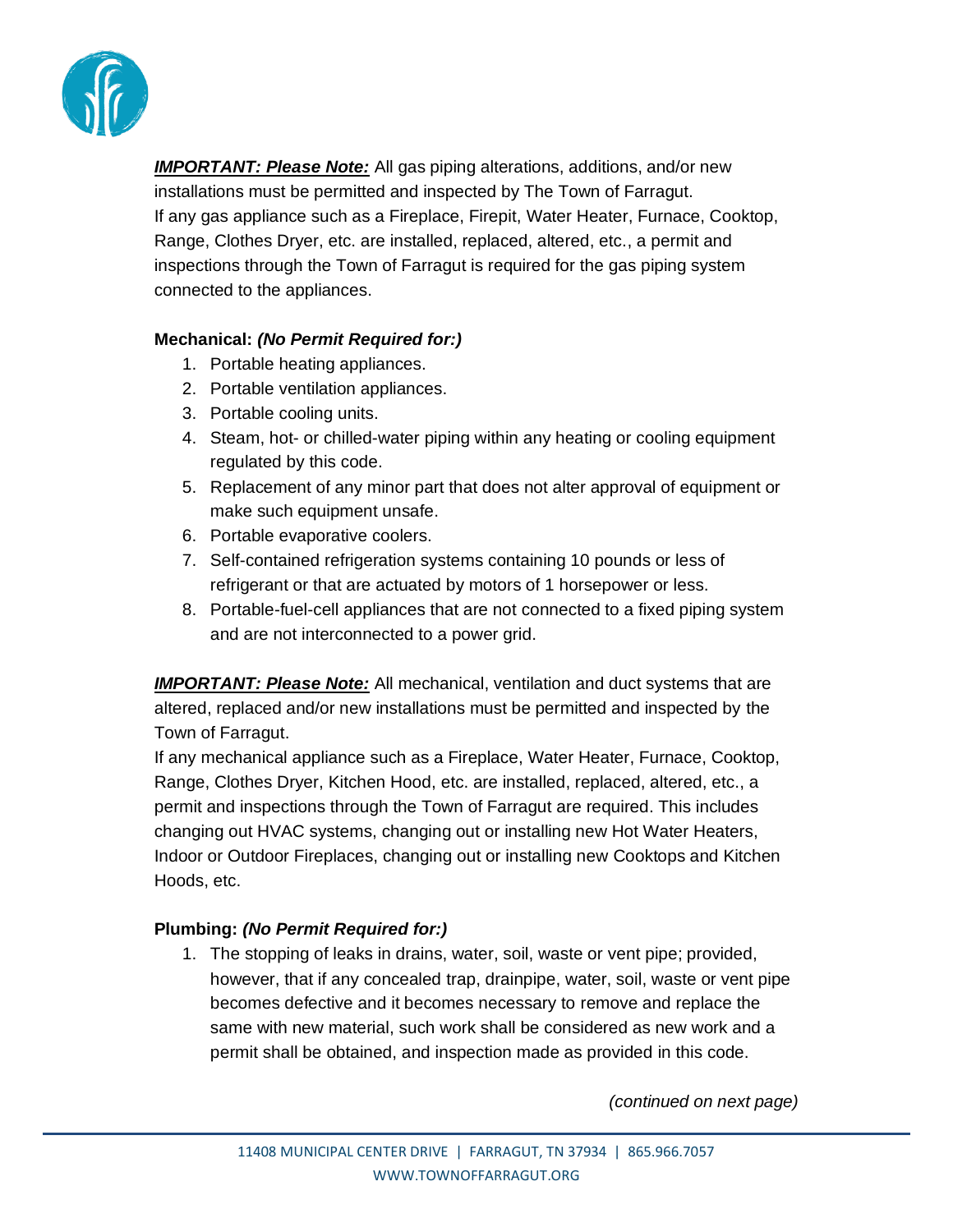

2. The clearing of stoppages or the repairing of leaks in pipes, valves or fixtures, and the removal and reinstallation of water closets, provided such repairs do not involve or require the replacement or rearrangement of valves, pipes or fixtures.

*IMPORTANT: Please Note:* All new installations or plumbing piping alterations or replacements require a permit and inspections. Hot water heater change outs require a permit and inspections.

## **2018 International Fire Code** *Section 105 – Permits*

**Fire Prevention:** Fire Prevention Permits are required as follows:

**105.1.1 Permits Required.** A property owner or owner's authorized agent who intends to conduct an operation or business, or install or modify systems and equipment that are regulated by this code, or to cause any such work to be performed, shall first make application to the fire code official and obtain the required permit.

#### **105.1.2 Types of permits.**

There shall be two types of permits as follows:

- 1. Operational permit. An operational permit allows the applicant to conduct an operation or a business for which a permit is required by Section 105.6 for either:
	- 1.1. A prescribed period.
	- 1.2. Until renewed or revoked.
- 2. Construction permit. Allows the applicant to install or modify systems and equipment for which a permit is required by Section 105.7.

*IMPORTANT: Please Note:* Fire Prevention permits may be required for the following: The modification of or installation of a Fire Alarm System, Fire Sprinkler System, Kitchen Hood Suppression System, Fire Pumps, Alternative Fire Suppression Systems, Fire Hydrants, Standpipes, Tents and Air Supported Structures, Explosives, Fireworks, Places of Assembly and Underground Storage Tanks. This List is not all inclusive. Refer to the Town of Farragut Fire Prevention Policy for additional information and details. You may also contact the Town of Farragut Fire Marshal to ask any questions you may have and verify permit requirements.

*(continued on next page)*